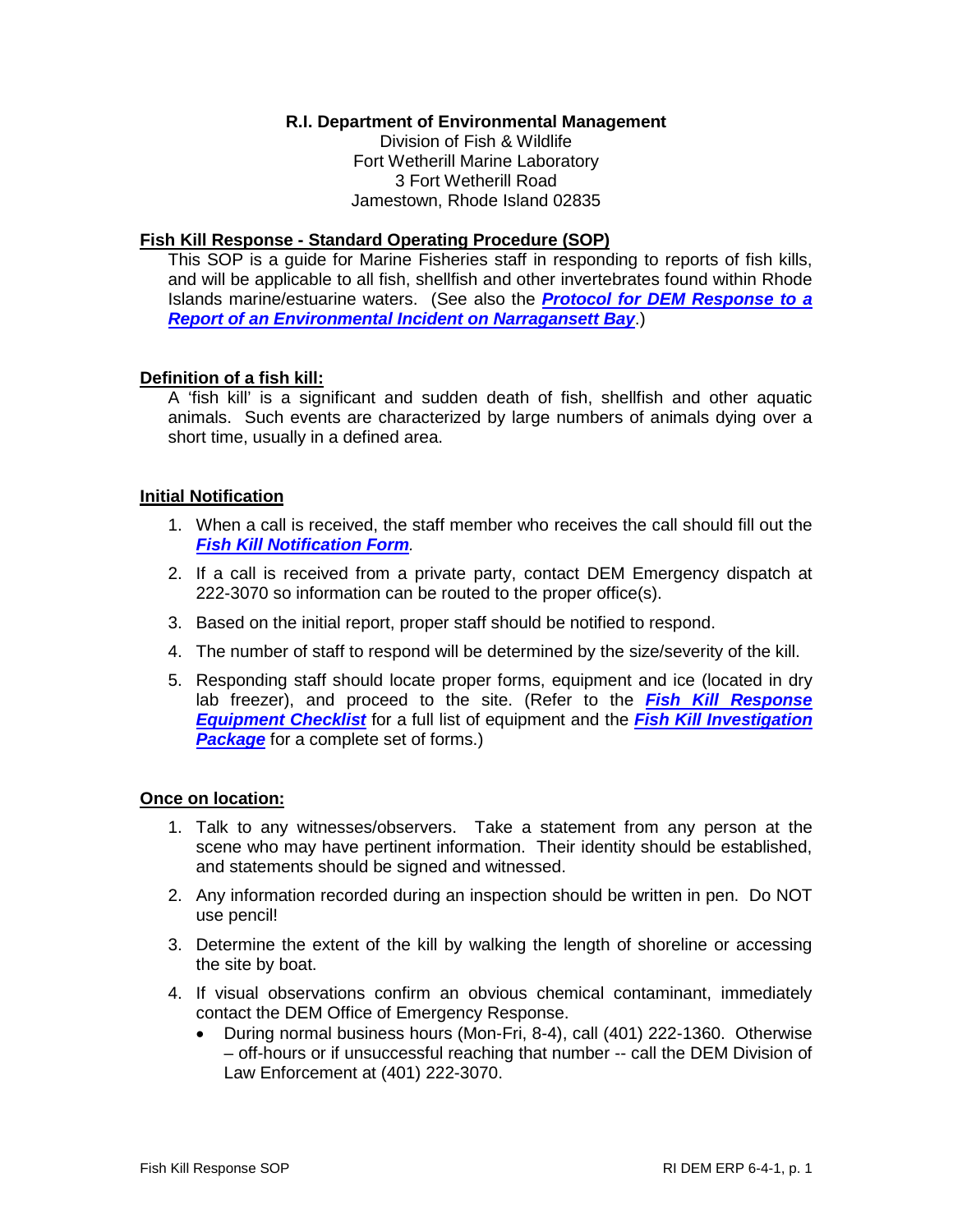- If there is chemical contamination, do NOT sample the area! Wait for the DEM Office of Emergency Response to provide further instructions.
- 5. If no chemical contamination is observed, proceed with an investigation. Begin to fill out *The Fish Kill Investigation Report Form* and continue to use it throughout site inspection. Information should include, but is not limited to:
	- # of fish  $-$  Symptoms/ conditions
	- Weather  **Dimensions**
	- Species affected Water quality
- 6. Photographs should be taken of the entire site. Evidence of dead or affected fish and any other materials suspected of being associated with the fish kill should also be photographed. The date, time and location of sequential photographs, and the name of the photographer should be recorded in the field notebook.
- 7. Take water quality samples along the entire extent of the kill. Sampling should be conducted in the kill zone and in unimpacted areas. Document the exact location of each sample in the field notebook.
	- a. Water samples for analysis should be taken in clean plastic *Nalgene* bottles.
	- b. The bottle should be held underwater with its cap on until the desired depth is reached.
	- c. Proceed to remove the cap and fill the bottle up to its neck.
	- d. The sample bottle should now be sealed without retaining an air bubble.
	- e. Place bottles on ice in a cooler.
- 8. If possible, control or background conditions should be sampled using the same methods as described above. (Control samples capture water quality conditions outside of the kill zone.)
- 9. Instruments should be calibrated before sampling and should be documented in field notes. YSI readings (temp, DO, salinity, conductivity) should be taken immediately when arriving at the fish kill site for the most accurate representation of water quality. All data should be recorded in field notebook and should be dated and signed.
- 10. When ready to take fish samples or handle fish, wear proper protection (gloves). If fish are alive, make every attempt to keep a few of them alive in ambient water. Do NOT place fish in "fresh" saltwater.
- 11. If no fish are alive, then place 3-5 of the freshest dead fish in separate bags and cover with bags of ice. Make sure each bag is labeled with a chain of custody tag. Do not place fish directly on ice!! Keep them in a cooler. Further investigation will determine whether water and/or fish samples should be sent to a lab for further evaluation.
- 12. Make physical observations, and if possible perform a simplified necropsy on a few fish. Refer to the *Fish Kill Investigation Form* for a list of possible physical conditions. Look for any abnormalities, which could lead to a possible explanation of the fish kill. Record any relevant information in field notebook and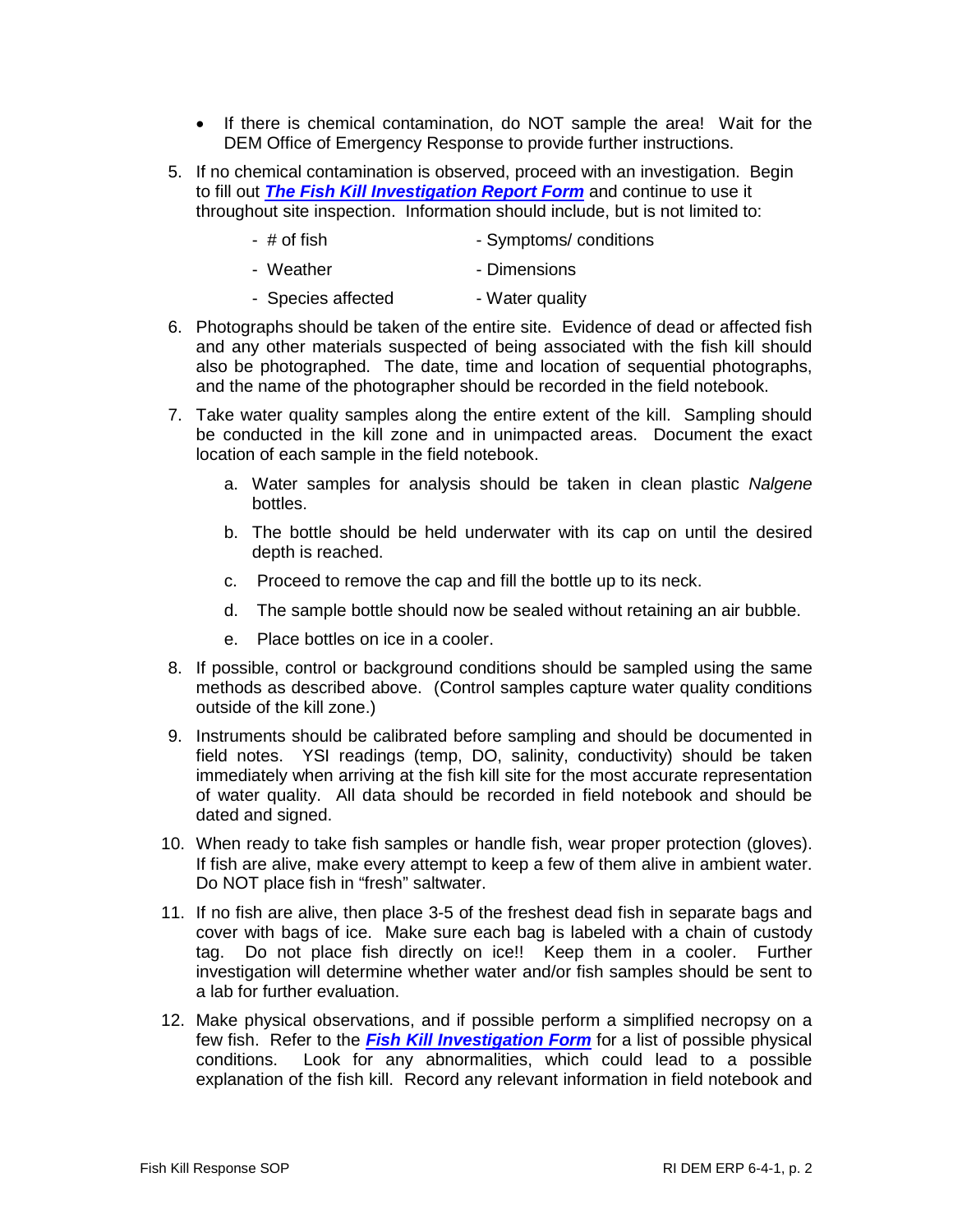data sheets. Photographs SHOULD be taken of dead or affected fish and any other affected organisms!!!!!

- 13. Based on the type of kill and/or location, the most accurate counting method should be determined by using one of the following:
	- a. Shoreline Count
		- Determine the length of the affected shoreline by subdividing the shoreline into equal segments of a fixed length.
		- Count the total number of segments in the affected shoreline.
		- Then randomly select at least 3 segments.
		- Multiply the average or total count of fish in each segment by the appropriate expansion factor.
		- Hence:  $(\# \text{ of fish/segment}) \times (total number of segments in fish kill zone) =$ Estimate of total population killed
	- b. Area sampling (lakes)
		- Total Number =  $(\#$  fish counted)  $x$  EV
		- EV = (Total area effected)/(area sampled)
		- For example: 100 fish were counted in an area of 10 acres<sup>2</sup>. The lake was 100 acres<sup>2.</sup> Hence: Total number =  $100 \times (100/10) = 1000$  fish
	- c. Complete Count
		- Count all fish over the entire extent of the kill. (This method is appropriate for a relatively small kill.)
- 14. Regardless of the counting method, staff should identify, measure and weigh (if appropriate), all fish within sampling area(s). Only fish larger than 6 inches should be weighed.
- 15. Record all information on the *Fish Counting Record Form.*
- 16. If deemed necessary by field staff, begin to measure appropriate water quality parameters by using the *Saltwater LaMotte Kit* and other test kits. Record all information in a field notebook and on correct forms.
- 17. When all water quality testing is complete, a field biologist should determine whether fish and/or water samples should be brought to a laboratory for further testing.
- 18. If the field biologist determines that further testing is needed, contact the appropriate laboratory for proper instructions and handling methods. Appropriate laboratories include:
	- Pathology
		- 1. URI-East Farm, Pathology (fish/shellfish) Contact: Marta Gomez-Chiarri, Pathologist (401) 874-2917